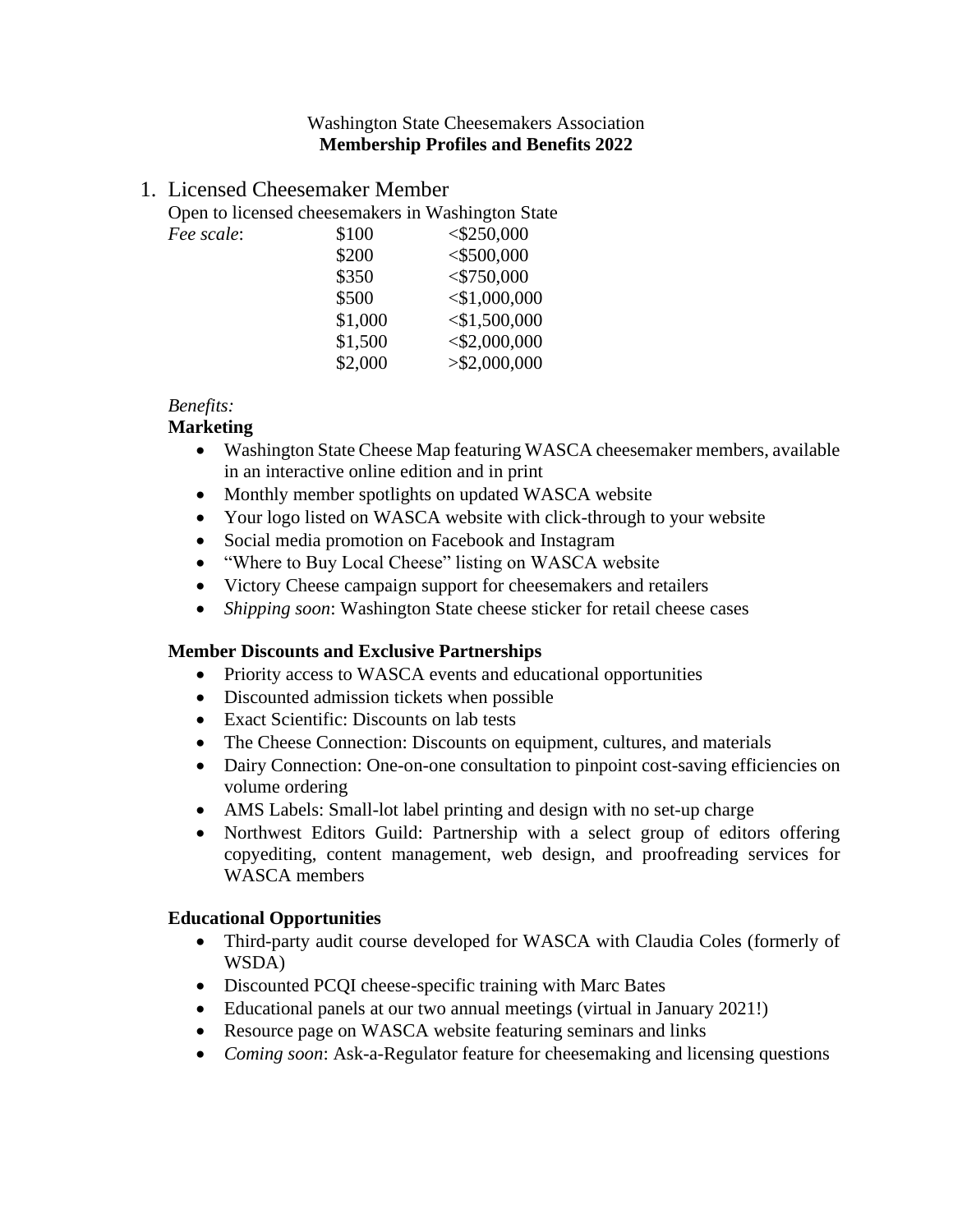### **Voting Rights & Representation**

- Executive Director, Courtney Johnson, working on behalf of WASCA's goals
- Only licensed cheesemakers have a vote in WASCA matters
- Three-year board-member positions for cheesemaker members to help shape our future
- Advancing the interests of artisan cheesemakers in our state
- *Coming soon*: stakeholder status in WSDA

- Cheese 911: member cheesemakers help one another problem solve
- WASCA Classifieds for members to list and find jobs, equipment, and more
- Quarterly newsletter shares pertinent information and member news, stories, and updates
- Committees allow members to work together to make a difference
- Events provide the opportunity to share your cheeses with peers and the public
- Driving sense of camaraderie among cheesemakers, industry, and supporters
- Those who become members in 2022 will receive a WASCA logo cooler bag to show off their support!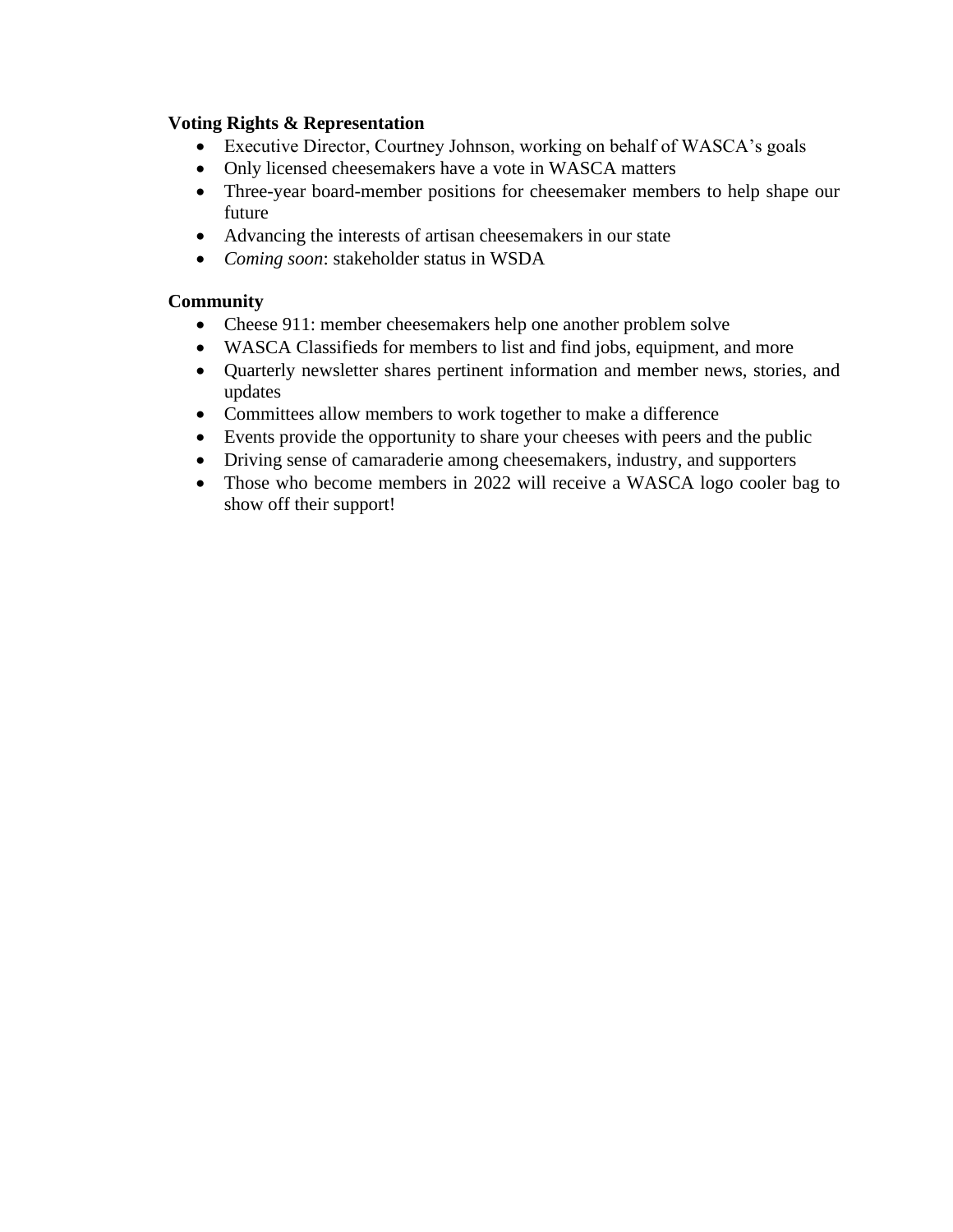# 2. Business Member

Open to unlicensed cheesemakers; individuals in the industry (e.g., cheesemongers, chefs, restaurant staff, sales representatives, and other industry professionals); companies in the industry (e.g., trade partners, distributors, suppliers, and marketers); and businesses wishing to share in supporting the industry *Fee*: \$100

*Benefits*:

## **Marketing and Networking**

- First-priority opportunity to advertise at future WASCA events
- Listing on WASCA website
- Inclusion in WASCA News & Press postings and on WASCA social media
- Opportunity to share news, promotions, and events with WASCA membership via listserv and newsletter
- *Coming soon:* WASCA Business Member badge for online use

## **Discounts and Partnerships**

- Priority access to WASCA events and educational opportunities
- Sponsorship opportunities at future WASCA events
- Discounted admission tickets when possible
- Exact Scientific: Discounts on lab tests
- The Cheese Connection: Discounts on equipment, cultures, and materials
- Dairy Connection: One-on-one consultation to pinpoint cost-saving efficiencies on volume ordering
- AMS Labels: Small-lot label printing and design with no set-up charge
- Northwest Editors Guild: Partnership with a select group of editors offering copyediting, content management, web design, and proofreading services for WASCA members

### **Educational Opportunities**

- Priority access to future WASCA events
- Inclusion in WASCA seminars, meetings, classes, and hands-on training opportunities

- WASCA logo bag to show WA cheese pride
- Washington Cheese Lover button
- Copy of Washington Cheese Map plus more to give out to customers
- Inclusion in WASCA events, meetings, and committees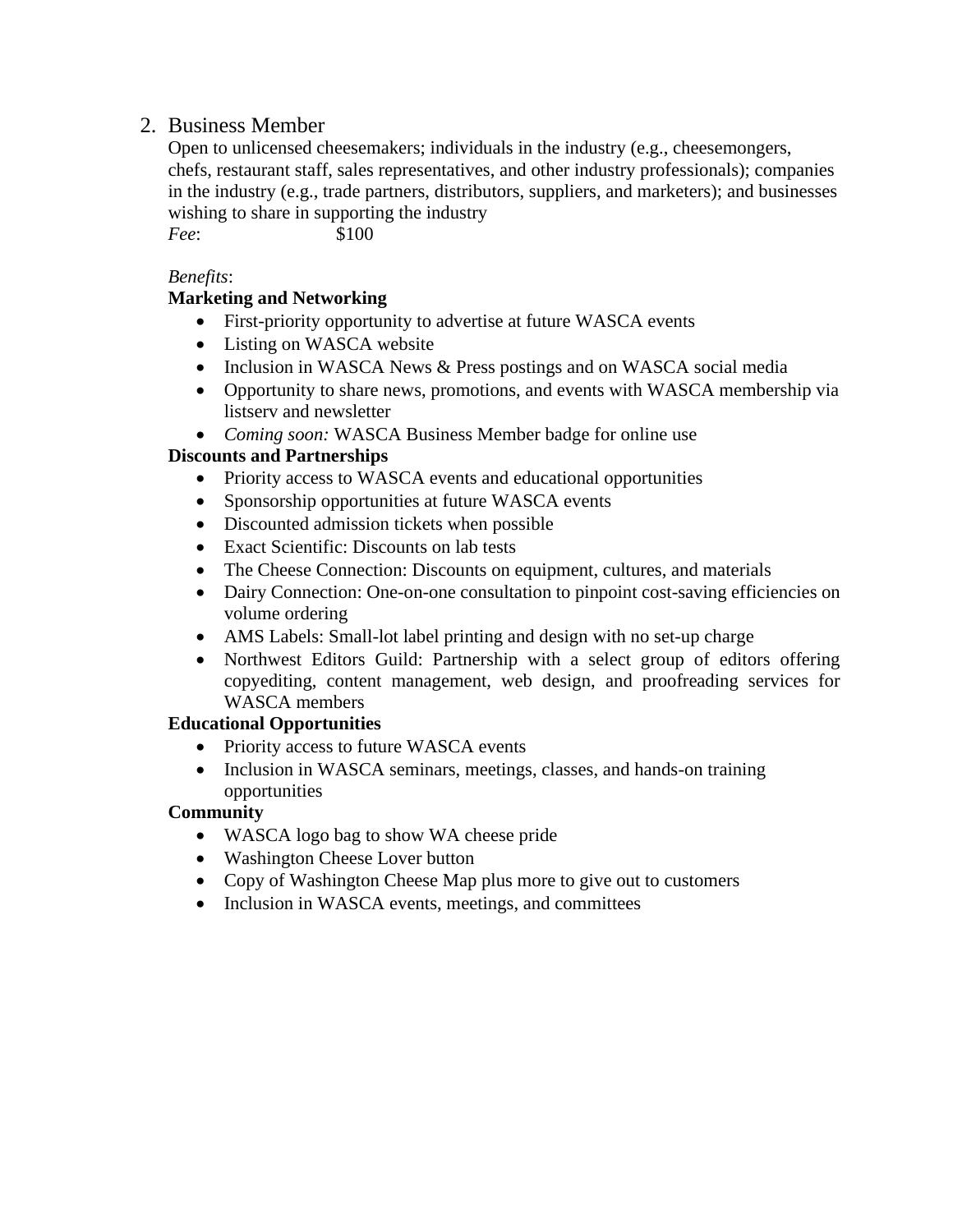# 3. Corporate Sponsor

Open to any company that wishes to support WASCA at the highest level. *Fee:* \$500

## *Benefits*:

# **Marketing and Networking**

- First-priority opportunity to advertise at future WASCA events
- Sponsor listing on WASCA website with prominent placement
- Sponsorship callout at WASCA events and on WASCA newsletters at bottom of page
- Inclusion in WASCA News & Press postings and on WASCA social media
- Opportunity to share news, promotions, and events with WASCA membership via listserv and newsletter
- Marketing opportunities on WASCA swag
- Speaking opportunities at WASCA events as applicable
- *Coming soon:* WASCA Corporate Sponsor badge for online use

## **Discounts and Partnerships**

- Priority access to WASCA events and educational opportunities
- Sponsorship opportunities with prominent placement at future WASCA events, including first priority to provide goods and services
- Discounted admission tickets when possible
- Exact Scientific: Discounts on lab tests
- The Cheese Connection: Discounts on equipment, cultures, and materials
- Dairy Connection: One-on-one consultation to pinpoint cost-saving efficiencies on volume ordering
- AMS Labels: Small-lot label printing and design with no set-up charge
- Northwest Editors Guild: Partnership with a select group of editors offering copyediting, content management, web design, and proofreading services for WASCA members

## **Educational Opportunities**

- Priority access to future WASCA events
- Invitation to all staff to join or purchase tickets to WASCA seminars, meetings, classes, and hands-on training opportunities

- WASCA logo bag to show WA cheese pride
- Washington Cheese Lover button
- Copy of Washington Cheese Map plus more to give out to customers
- Inclusion in WASCA events, meetings, and committees